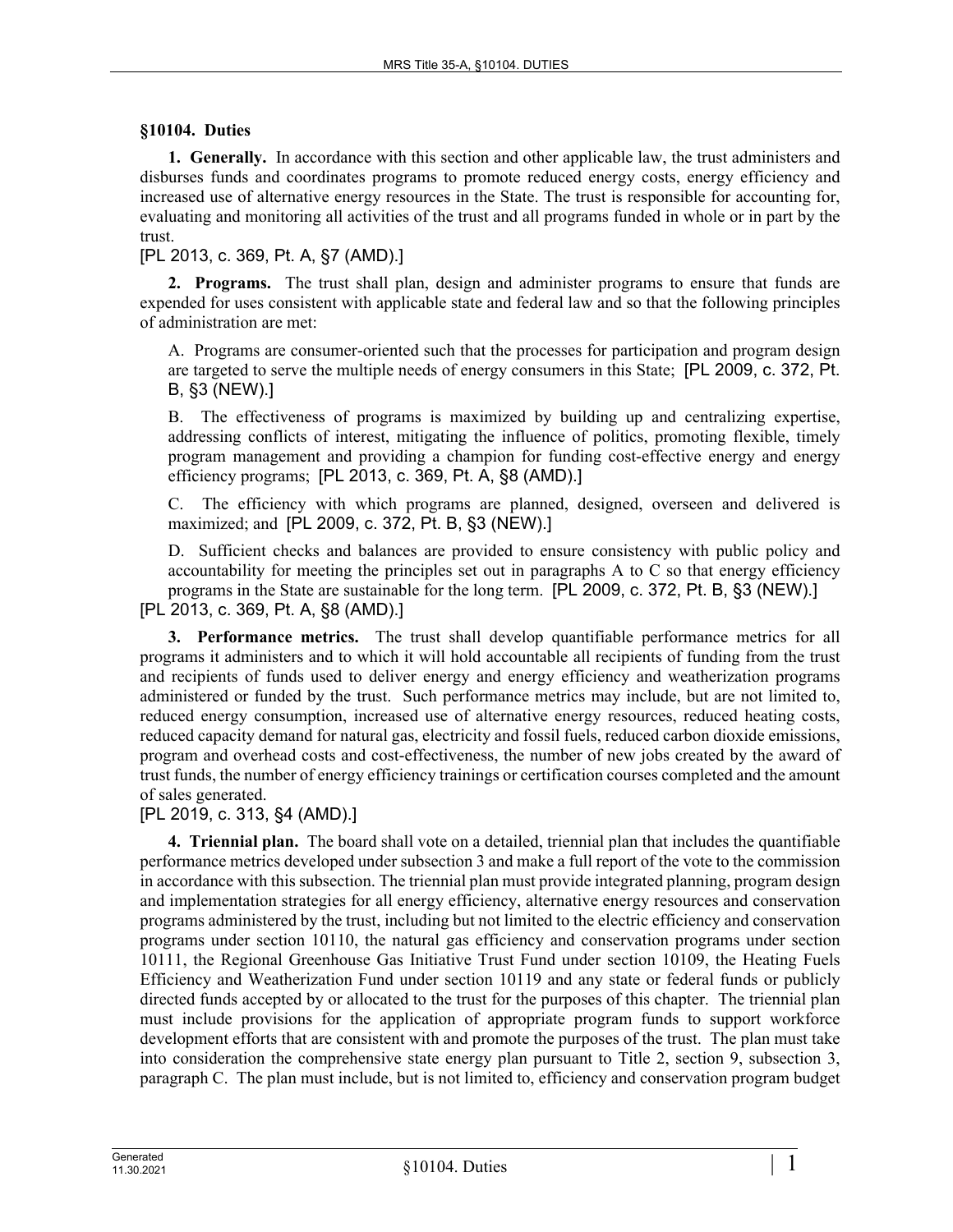allocations, objectives, targets, performance metrics, program designs, program implementation strategies, timelines and other relevant information.

A. The triennial plan must be developed by the trust, in consultation with entities and agencies engaged in delivering efficiency programs in the State, to authorize and govern or coordinate implementation of energy efficiency and weatherization programs in the State. The triennial plan must identify the maximum achievable cost-effective energy efficiency savings, as defined by rule by the trust, and related programs that could be implemented pursuant to sections 10110 and 10111, the costs and benefits of such programs and the basis and support for such identified costs and benefits. The trust shall conduct an evaluation of the maximum cost-effective potential for electrical and natural gas energy efficiency savings in the State at least once every 3 years.

(1) Transmission and distribution utilities and natural gas utilities shall furnish data to the trust that the trust requests under this subsection to develop and implement the triennial plan or conduct the evaluation of all cost-effective potential for electrical and natural gas energy efficiency savings subject to such confidential treatment as a utility may request and the board determines appropriate pursuant to section 10106. The costs of providing the data are deemed reasonable and prudent expenses of the utilities and are recoverable in rates.

(2) Unless prohibited by federal law, the Maine State Housing Authority and the Department of Health and Human Services shall furnish to the trust data pertaining to the identity, location and contact information, but not including income or asset information, of households that qualify for low-income programs, as determined necessary by the trust to develop and implement the triennial plan and to evaluate program effectiveness. Data received pursuant to this subparagraph is deemed to be received by the commission and is subject to a protective order issued by the commission pursuant to section 1311–A. [PL 2019, c. 313, §5 (AMD).]

B. In developing the triennial plan, the staff of the trust shall consult the board and provide the opportunity for the board to provide input on drafts of the plan. [PL 2009, c. 372, Pt. B, §3 (NEW).]

B-1. In developing the triennial plan, the trust shall provide the joint standing committee of the Legislature having jurisdiction over energy matters an opportunity to provide input on the plan, which may occur at the same time the trust consults with other entities in the development of the plan. [PL 2011, c. 637, §3 (NEW).]

C. The board shall review and approve the triennial plan by affirmative vote of 2/3 of the trustees upon a finding that the plan is consistent with the statutory authority for each source of funds that will be used to implement the plan, advances the state energy efficiency targets in paragraph F, reflects the best practices of program administration under subsection 2 and is consistent with the provisions of this section. [PL 2019, c. 313, §5 (AMD).]

D. Prior to submission of the triennial plan to the commission, the trust shall offer to provide a detailed briefing on the draft plan to the joint standing committee of the Legislature having jurisdiction over energy matters and, at the request of the committee, shall provide such a briefing and opportunity for input from the committee. After providing such opportunity for input and making any changes as a result of any input received, the board shall deliver the plan to the commission for its review and approval. At the request of the trust or any party to the triennial plan, the commission shall open an adjudicatory proceeding to review the triennial plan. If an adjudicatory proceeding is not requested, the commission may use an adjudicatory proceeding or other process to review the triennial plan. The commission shall review the triennial plan to determine whether it will capture the maximum achievable cost-effective energy efficiency savings. In conducting the review, the commission shall defer to the trust's calculations of energy savings as long as the calculations were conducted consistent with rules of the trust and are supported by evidence in the record and the trust used a reasonable and transparent process to make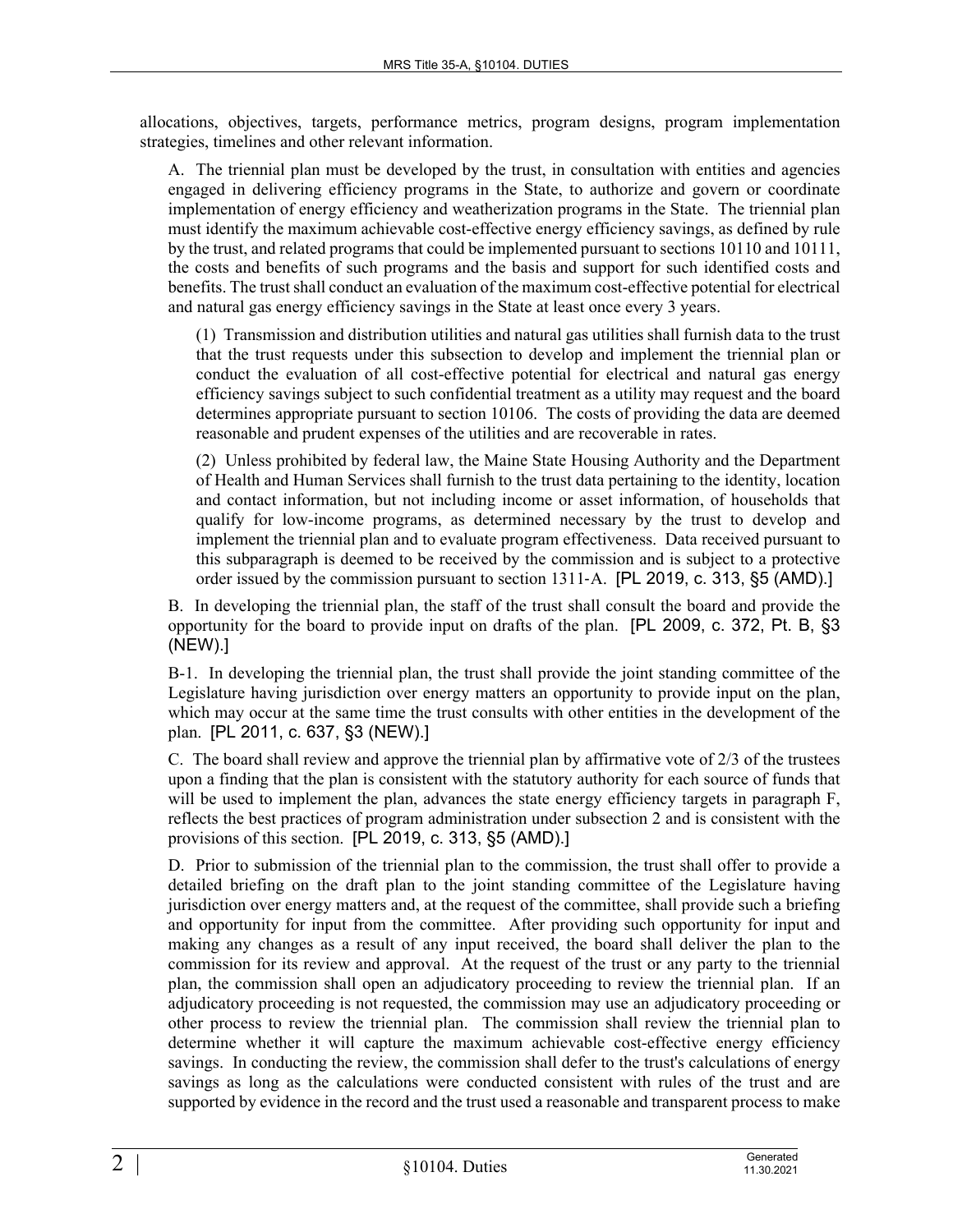the technical determinations necessary to make those calculations. The commission shall reject elements of the plan that propose to use funds generated pursuant to sections 3210‑C, 10110, 10111 or 10119 if the plan fails to reasonably explain how these elements of the program would achieve the objectives and implementation requirements of the programs established under those sections or the performance metrics under subsection 3. If the commission approves the triennial plan, the commission shall issue the appropriate orders to transmission and distribution utilities and natural gas utilities for the procurement of energy efficiency resources identified within the plan pursuant to section 10110, subsection 4‑A and section 10111, subsection 2. If the commission rejects the triennial plan, the commission shall issue an order stating the reasons for the rejection. Funds generated under these statutory authorities may not be used pursuant to the triennial plan unless those elements of the plan proposing to use the funds have been approved by the commission. The commission shall approve or reject the entire plan or elements of the plan within 120 days of its delivery to the commission. The board, within 30 days of final commission approval of the triennial plan, shall submit the triennial plan to the joint standing committee of the Legislature having jurisdiction over energy matters together with any explanatory or other supporting material as the committee may request and, at the request of the committee, shall provide a detailed briefing on the triennial plan. After receipt of the triennial plan, the joint standing committee of the Legislature having jurisdiction over energy matters may submit legislation relating to the triennial plan. [PL] 2019, c. 313, §5 (AMD).]

E. The trust shall determine the period to be covered by the triennial plan except that the period of the plan may not interfere with the delivery of any existing contracts to provide energy efficiency services that were previously procured pursuant to efficiency and conservation programs administered by the commission. [PL 2009, c. 372, Pt. B, §3 (NEW).]

F. It is an objective of the triennial plan to design, coordinate and integrate sustained energy efficiency and weatherization programs that are available to all energy consumers in the State and to users of all fuel types. The plan must set forth the costs and benefits of the trust's programs that advance the following goals and funding necessary to meet those goals:

(1) Reducing energy costs, including residential heating costs;

(2) For the period beginning January 1, 2020 and ending January 1, 2030, weatherizing 35,000 homes and businesses, with at least 10,000 of such weatherization projects completed in lowincome households through the combined efforts of the trust and the Maine State Housing Authority;

(3) Reducing peak-load demand for electricity by the maximum achievable cost-effective amount;

(4) Achieving the maximum achievable cost-effective electricity and natural gas program savings, as defined in and determined pursuant to the performance metrics approved by the commission under section 10120;

(5) Creating stable private sector jobs providing alternative energy and energy efficiency products and services in the State;

(6) Contributing to the effort to reduce greenhouse gas emissions in the State by amounts consistent with the greenhouse gas emission levels established in Title 38, section 576-A and in a manner consistent with the State's climate action plan adopted and updated under Title 38, section 577;

(7) Promoting the purchase of high-efficiency heat pump systems to achieve by 2030 the goal of at least 115,000 households in the State wholly heated by heat pumps and an additional 130,000 households in the State partially heated by heat pumps; and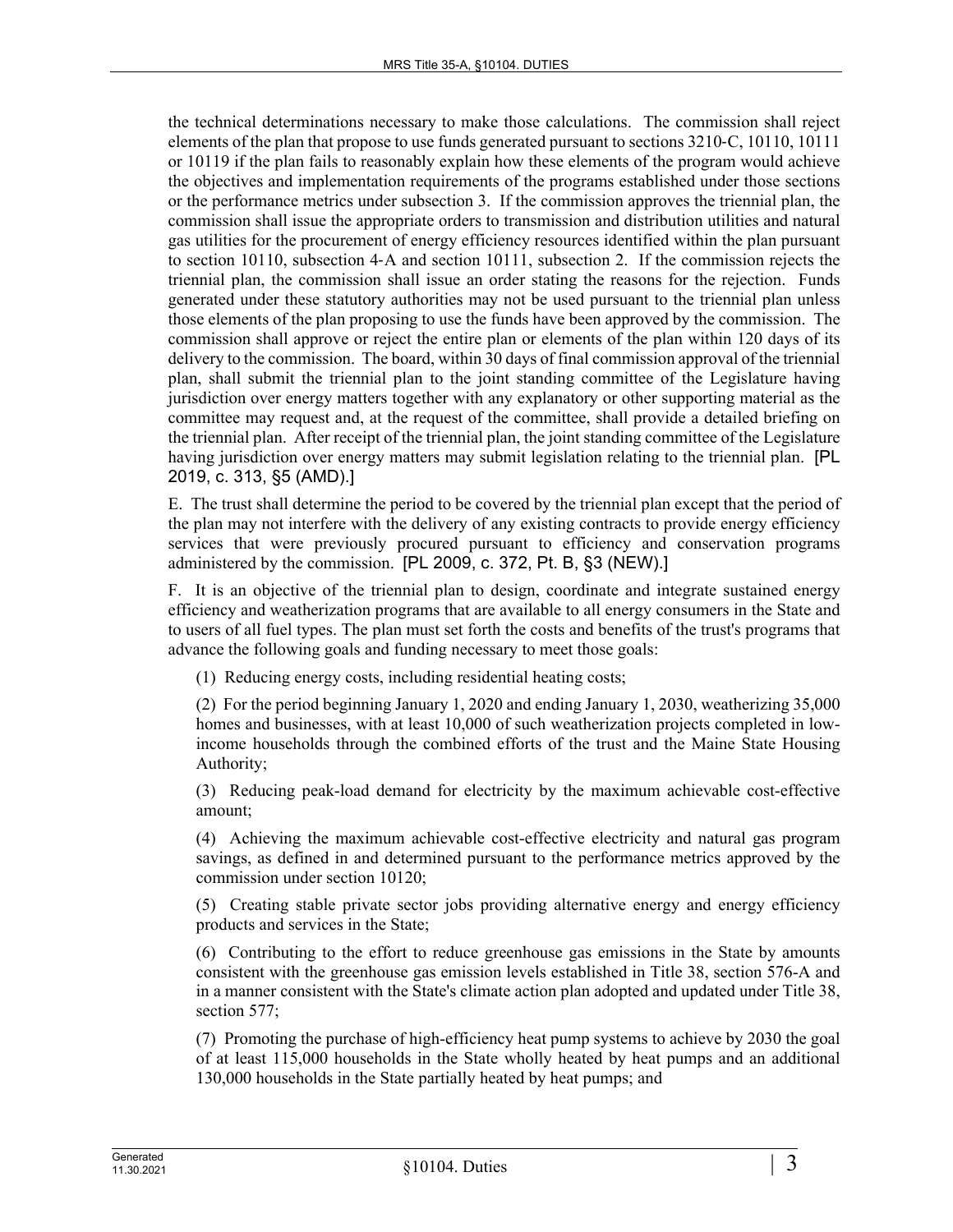(8) Promoting the purchase of battery electric vehicles and plug-in hybrid vehicles to achieve by 2030 the goal of at least 120,000 such vehicles registered in the State. [PL 2021, c. 209, §1 (RPR).]

G. In developing the triennial plan, or an annual update plan under subsection 6, the trust may include, as part of its budget for electric efficiency and conservation programs under section 10110, the costs of providing nonwires alternatives in accordance with section 3132‑D. [PL 2021, c. 209, §2 (RPR).]

H. After the triennial plan is approved, the trust or any party to the triennial plan may petition for, or the commission may initiate on its own, consideration of revising the calculations of avoided energy costs used in the determination of maximum achievable cost-effective energy efficiency resources pursuant to section 10110, subsection 4‑A or section 10111, subsection 2 upon a showing that, subsequent to the publication of the avoided energy cost study relied upon, changes in price forecasts would result in more than a 25% change in the value of avoided energy cost affecting a significant portion of the program activity in the triennial plan. [PL 2021, c. 209, §3 (NEW).] [PL 2021, c. 209, §§1-3 (AMD).]

**5. Report.** The trust shall report by December 1st of each year to the commission and the joint standing committee of the Legislature having jurisdiction over energy matters. The report must include:

A. A description of actions taken by the trust pursuant to this section, including descriptions of all energy efficiency, weatherization and conservation programs implemented during the prior 12 months and all programs that the trust plans to implement during the next 12 months, a description of how the trust determines the cost-effectiveness of each program and its assessment of the costeffectiveness of programs implemented during the prior 12 months; [PL 2009, c. 372, Pt. B, §3 (NEW).]

B. An accounting of:

(1) Assessments made on each transmission and distribution utility pursuant to section 10110 during the prior 12 months and projected assessments during the next 12 months and total deposits into and expenditures from the program fund during the prior 12 months and projected deposits into and expenditures from the program funds during the next 12 months;

(2) Assessments made pursuant to section 10111 during the prior 12 months and projected assessments during the next 12 months and total deposits into and expenditures from the natural gas conservation fund during the prior 12 months and projected deposits into and expenditures from the natural gas conservation fund during the next 12 months;

(3) Any heating fuel assessments made for the purposes of section 10119 during the prior 12 months and projected assessments during the next 12 months and total deposits into and expenditures from the Heating Fuels Efficiency and Weatherization Fund during the prior 12 months and projected deposits into and expenditures from the Heating Fuels Efficiency and Weatherization Fund during the next 12 months;

(4) Total funds received and expended by the State on energy efficiency and weatherization pursuant to the Weatherization Assistance for Low-income Persons Program of the United States Department of Energy and the Low-income Home Energy Assistance Program of the United States Department of Health and Human Services;

(5) The amount and source of any grants or funds deposited in the program fund pursuant to section 10110 during the previous 12 months and the projected amount and source of any such funds during the next 12 months; and

(6) Total deposits into and expenditures from the conservation administration fund under section 10110 during the prior 12 months and projected deposits into and expenditures from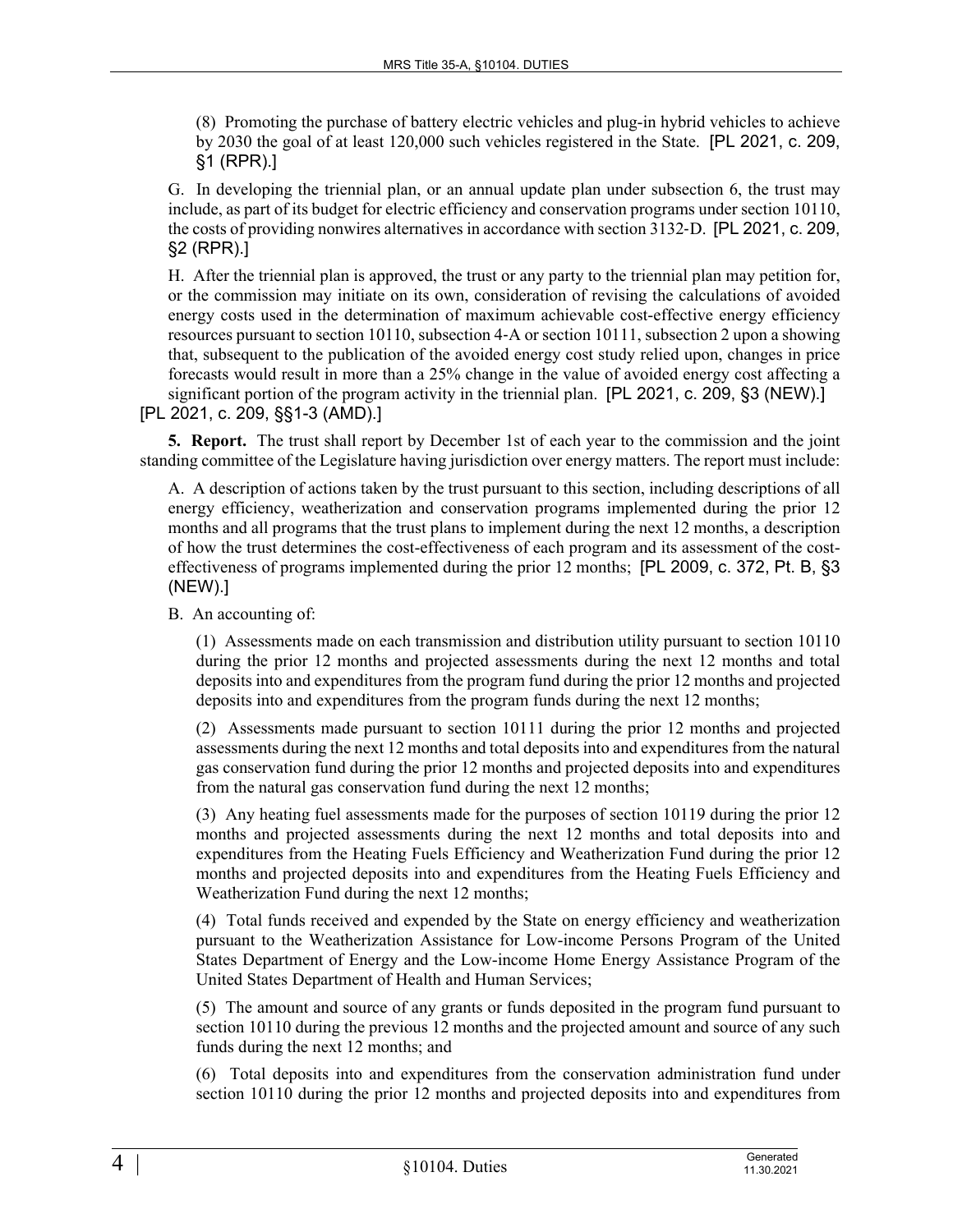the conservation administration fund during the next 12 months; [PL 2009, c. 372, Pt. B, §3 (NEW).]

C. Any recommendations for changes to the laws relating to energy conservation; and [PL 2009, c. 372, Pt. B, §3 (NEW).]

D. The performance of the trust and individual programs and program delivery agents or service providers in meeting the objectives, targets and performance metrics approved by the commission and contained in the triennial plan. [PL 2019, c. 313, §6 (AMD).]

The report must be approved by the board before the report is presented to the commission and the joint standing committee of the Legislature having jurisdiction over energy matters. [PL 2019, c. 313, §6 (AMD).]

**6. Updated plans.** Within 90 days of completion of the annual report under subsection 5, the director shall submit to the board an annual update plan describing any significant changes to the triennial plan under subsection 4 related to program budget allocations, goals, targets, performance metrics, program designs, implementation strategies, timelines and other relevant information for the year ahead for all funds administered and managed by the trust. The director or any contractor, grantee or agency delivering programs may not execute any significant changes until the changes are approved by the board and, in the case of significant changes to programs using funds generated by assessments under this chapter, until the changes are also approved by the commission using the same standard as for the triennial plan.

All annual update plans must be presented to the commission and the joint standing committee of the Legislature having jurisdiction over energy matters. [PL 2019, c. 313, §7 (AMD).]

**7. Certification.** The board shall by rule establish certification standards for energy auditors, installers of energy efficiency measures or other service providers that provide services under programs administered by the trust. Rules adopted under this subsection are routine technical rules as defined in Title 5, chapter 375, subchapter 2‑A.

[PL 2009, c. 372, Pt. B, §3 (NEW).]

**8. Approval of Maine State Housing Authority plans.** After July 1, 2010, the Maine State Housing Authority, prior to applying for federal funds on behalf of the State pursuant to Title 30‑A, section 4741, subsection 15 for weatherization, energy conservation and fuel assistance pursuant to the Weatherization Assistance for Low-income Persons Program administered through the United States Department of Energy and the Low-income Home Energy Assistance Program administered through the United States Department of Health and Human Services, shall submit to the board for its review and input the authority's implementation plans for the use of such funds. The plans must describe the amount of budget available to support the heat pump goal established in section 10119, subsection 2, paragraph A, subparagraph (2), the plans' strategy for promoting that goal and an estimate of the number of units that will be installed. The plans must provide for coordination by the Maine State Housing Authority in its use of such funds with the programs administered by the trust under this chapter. The Maine State Housing Authority shall consider in its plans any recommendations of the board to the extent the recommendations are consistent with the applicable federal guidelines governing the use of the funds.

[PL 2019, c. 306, §3 (AMD).]

**9. Coordination with other entities.** Consistent with the requirements of this chapter and other applicable laws, the board shall coordinate with the activities and programs of state agencies and authorities that relate to the purposes of this chapter in order to align such activities and programs with the plans and programs of the trust. For purposes of this subsection, activities and programs of state agencies and authorities that relate to the purposes of this chapter include but are not limited to energy efficiency programs relating to state facilities administered by the Department of Administrative and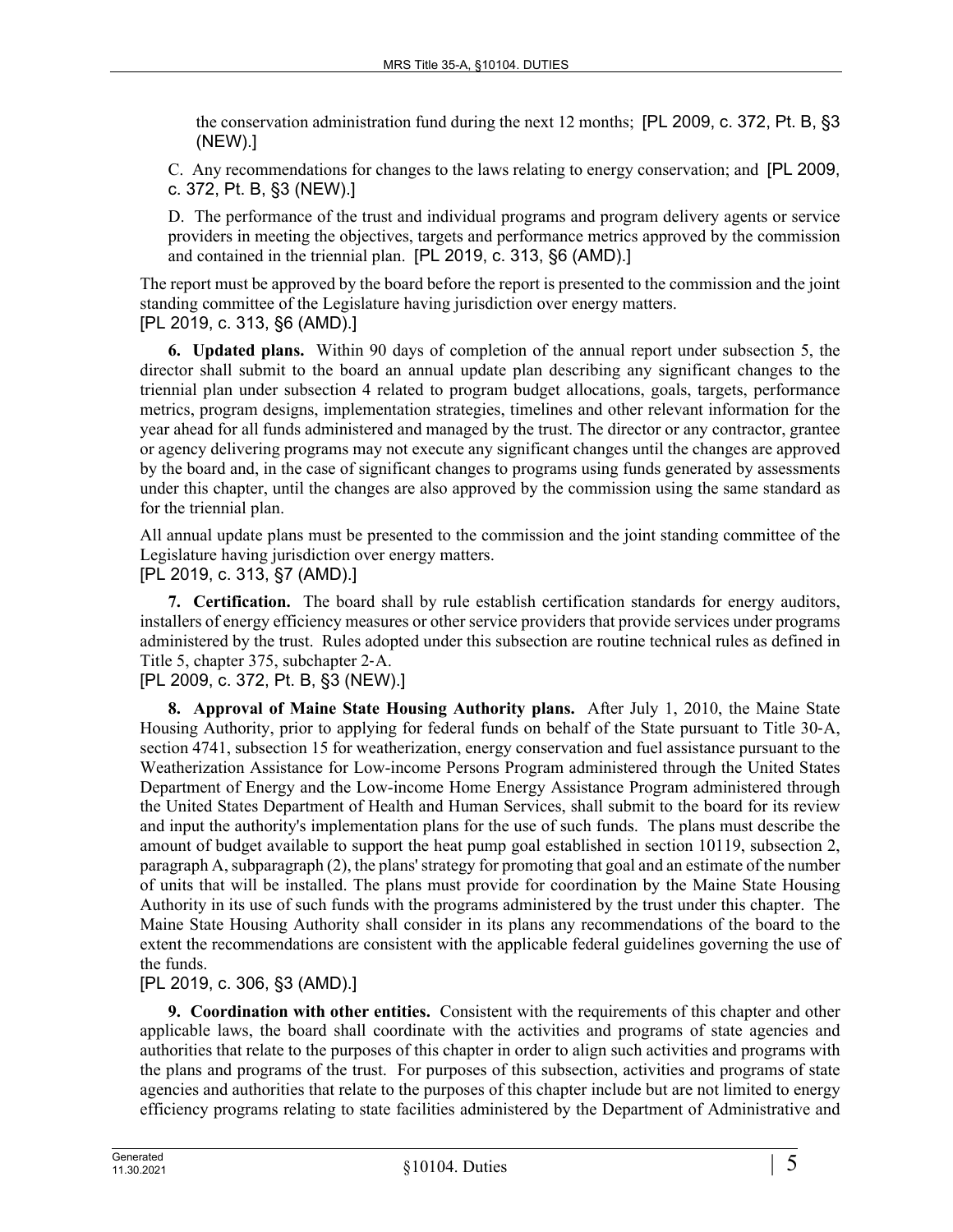Financial Services, Bureau of General Services, the adoption, amendment and maintenance of the Maine Uniform Building and Energy Code by the Technical Building Codes and Standards Board, established in Title 5, section 12004-G, subsection 5-A within the Department of Public Safety, energy efficiency or green energy workforce development activities of the Department of Labor or the State Workforce Board, energy efficiency and weatherization programs administered by the Maine State Housing Authority and the activities of the nonwires alternative coordinator established pursuant to section 1701, subsection 2-A.

## [PL 2019, c. 298, §22 (AMD).]

**10. Independent analysis of programs.** The trust shall arrange for an independent evaluation of each major program implemented under this section. Each major program must be evaluated at least once every 5 years. The evaluation must include an accounting audit of the program and an evaluation of the program's effectiveness in meeting the goals of this section. The evaluations must be conducted by a competent professional with expertise in energy efficiency matters, including the management of cost-effective energy efficiency programs. The trust shall include the results of all evaluations conducted under this subsection in the annual report submitted pursuant to subsection 5. For purposes of this subsection, "major program" means a program with an annual budget of more than \$500,000. [PL 2009, c. 372, Pt. B, §3 (NEW).]

**11. Other duties.** The trust shall do all things necessary or convenient to carry out the lawful purposes of the trust.

## [PL 2009, c. 372, Pt. B, §3 (NEW).]

**12. Budget transparency.** The trust shall provide on January 30th and July 30th of each year to the joint standing committee of the Legislature having jurisdiction over energy matters a report that includes the trust's revenues and program expenses for the current fiscal year and program budgets for the next fiscal year for all the trust's funds and programs, whether or not subject to legislative allocation. The report must indicate any significant departures from the triennial plan approved pursuant to subsection 4 or an updated plan approved pursuant to subsection 6. After receiving a report, the joint standing committee of the Legislature having jurisdiction over energy matters may report out legislation relating to the trust. In accordance with applicable provisions of Title 5, chapter 149, the trust shall also prepare and submit to the State Budget Officer for inclusion in the budget of the State Government the amount of any funds administered by the trust that require legislative allocation in the budget. The joint standing committee of the Legislature having jurisdiction over energy matters shall make recommendations to the joint standing committee of the Legislature having jurisdiction over appropriations and financial affairs with regard to any proposed allocation of the trust's funds in any budget legislation. Within 30 days after enactment of legislation that includes an allocation of funds that affects the trust's triennial plan, the trust shall make any necessary adjustments to the triennial plan. [PL 2011, c. 637, §4 (NEW).]

**13. Maine Clean Energy and Sustainability Accelerator.** The trust shall administer the Maine Clean Energy and Sustainability Accelerator under section 10129. [RR 2021, c. 1, Pt. A, §39 (COR).]

## SECTION HISTORY

PL 2009, c. 372, Pt. B, §3 (NEW). PL 2009, c. 518, §8 (AMD). PL 2011, c. 627, §5 (AMD). PL 2011, c. 637, §§3, 4 (AMD). PL 2013, c. 369, Pt. A, §§7-13 (AMD). PL 2017, c. 110, §34 (AMD). PL 2019, c. 298, §§21, 22 (AMD). PL 2019, c. 306, §3 (AMD). PL 2019, c. 313, §§4- 7 (AMD). PL 2019, c. 476, §4 (AMD). PL 2021, c. 209, §§1-3 (AMD). PL 2021, c. 358, §1 (AMD). RR 2021, c. 1, Pt. A, §39 (COR).